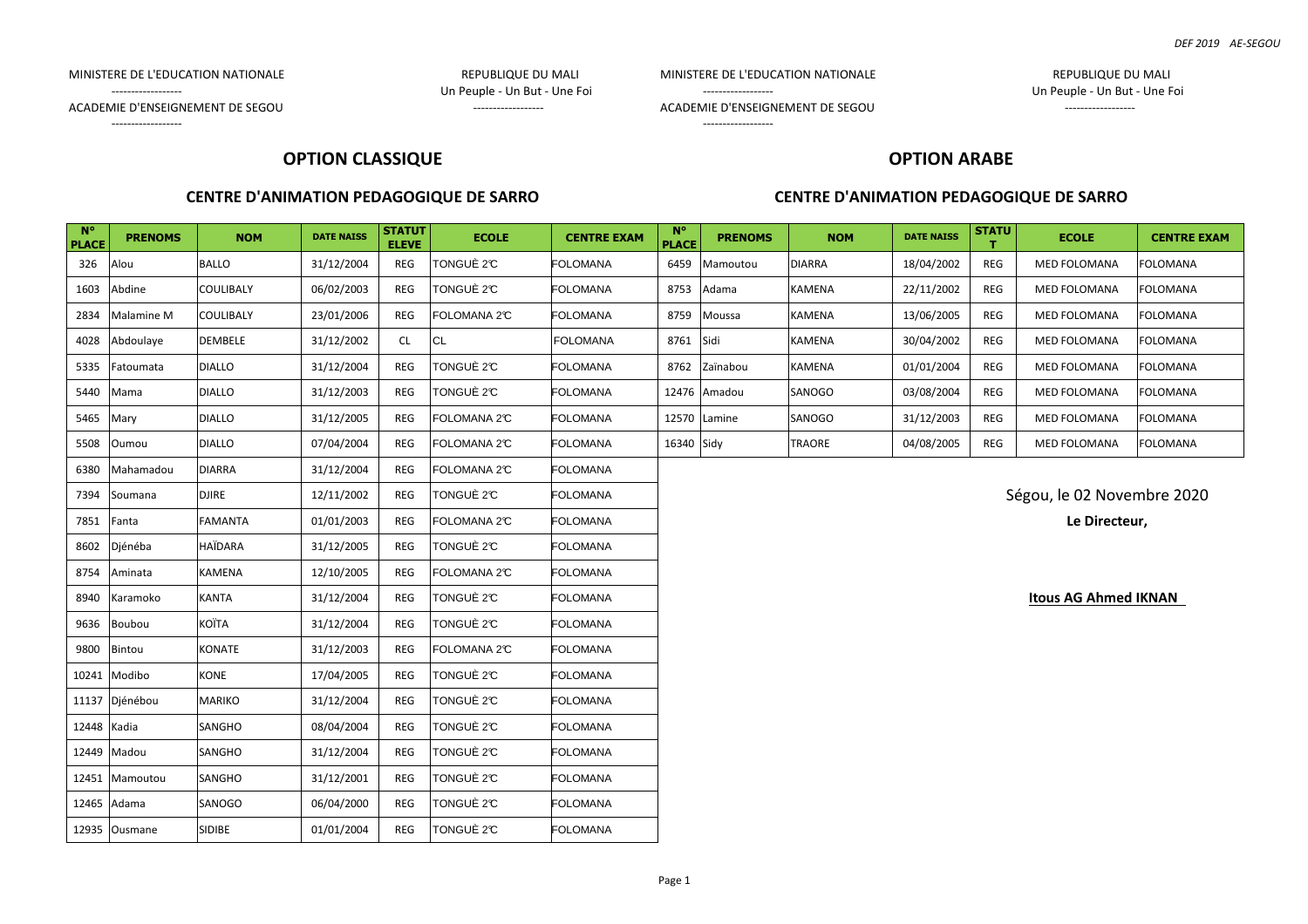| $N^{\circ}$<br><b>PLACE</b> | <b>PRENOMS</b> | <b>NOM</b>      | <b>DATE NAISS</b> | <b>STATUT</b><br><b>ELEVE</b> | <b>ECOLE</b> | <b>CENTRE EXAM</b> | $N^{\circ}$<br><b>PLACE</b> | <b>PRENOMS</b> | <b>NOM</b> | <b>DATE NAISS</b> | <b>STATU</b> | <b>ECOLE</b> | <b>CENTRE EXAM</b> |
|-----------------------------|----------------|-----------------|-------------------|-------------------------------|--------------|--------------------|-----------------------------|----------------|------------|-------------------|--------------|--------------|--------------------|
| 13665                       | Dramane        | <b>TAMBOURA</b> | 01/01/2003        | REG                           | TONGUÈ 2°C   | <b>FOLOMANA</b>    |                             |                |            |                   |              |              |                    |
| 13677                       | Moussa         | <b>TAMBOURA</b> | 01/01/2003        | <b>REG</b>                    | TONGUÈ 2°C   | <b>FOLOMANA</b>    |                             |                |            |                   |              |              |                    |
| 13924                       | Korotimi       | TANGARA         | 01/01/2003        | <b>REG</b>                    | FOLOMANA 2°C | <b>FOLOMANA</b>    |                             |                |            |                   |              |              |                    |
| 14101 Sidiki                |                | <b>TEKETE</b>   | 20/06/2007        | REG                           | TONGUÈ 2°C   | <b>FOLOMANA</b>    |                             |                |            |                   |              |              |                    |
| 14667                       | Kadidiatou     | <b>TOURE</b>    | 27/10/2004        | REG                           | FOLOMANA 2°C | <b>FOLOMANA</b>    |                             |                |            |                   |              |              |                    |
| 14964                       | Aly            | TRAORE          | 31/12/2004        | REG                           | FOLOMANA 2°C | <b>FOLOMANA</b>    |                             |                |            |                   |              |              |                    |
| 15731                       | Karia          | TRAORE          | 31/12/2001        | REG                           | TONGUÈ 2°C   | <b>FOLOMANA</b>    |                             |                |            |                   |              |              |                    |
| 362                         | Djélika        | <b>BALLO</b>    | 31/12/2002        | REG                           | KTK-2°C      | KÈLLÈ              |                             |                |            |                   |              |              |                    |
| 1007                        | Mariam         | <b>BOUARE</b>   | 01/01/2002        | REG                           | KTK-2°C      | KÈLLÈ              |                             |                |            |                   |              |              |                    |
| 1842                        | Aminata I      | COULIBALY       | 01/01/2003        | REG                           | KTK-2°C      | KÈLLÈ              |                             |                |            |                   |              |              |                    |
| 1901                        | Assim          | COULIBALY       | 01/01/2003        | REG                           | KTK-2°C      | KÈLLÈ              |                             |                |            |                   |              |              |                    |
| 1955                        | Awéissou       | COULIBALY       | 20/01/2003        | <b>REG</b>                    | KTK-2°C      | KÈLLÈ              |                             |                |            |                   |              |              |                    |
| 2204                        | Djélikan       | COULIBALY       | 14/01/2003        | REG                           | KTK-2°C      | KÈLLÈ              |                             |                |            |                   |              |              |                    |
| 2549                        | Kadia Founè    | COULIBALY       | 27/01/2002        | REG                           | KTK-2C       | KÈLLÈ              |                             |                |            |                   |              |              |                    |
| 2550                        | Kadia Madou    | COULIBALY       | 01/01/2004        | REG                           | KTK-2°C      | KÈLLÈ              |                             |                |            |                   |              |              |                    |
| 2776                        | Mahamadou      | COULIBALY       | 24/01/2005        | REG                           | KTK-2°C      | KÈLLÈ              |                             |                |            |                   |              |              |                    |
| 2816                        | Maïmouna       | COULIBALY       | 31/12/2005        | <b>REG</b>                    | KTK-2C       | KÈLLÈ              |                             |                |            |                   |              |              |                    |
| 2900                        | Mariam         | COULIBALY       | 01/01/2002        | CL                            | CL           | KÈLLÈ              |                             |                |            |                   |              |              |                    |
| 3416                        | Sidi           | COULIBALY       | 01/01/2001        | REG                           | KTK-2C       | KÈLLÈ              |                             |                |            |                   |              |              |                    |
| 3517                        | Sourakata      | COULIBALY       | 04/09/2002        | REG                           | KTK-2°C      | KÈLLÈ              |                             |                |            |                   |              |              |                    |
| 4713                        | Salimata       | <b>DEMBELE</b>  | 31/12/2003        | REG                           | KTK-2C       | KÈLLÈ              |                             |                |            |                   |              |              |                    |
| 4788                        | Soumaïla       | DEMBELE         | 31/08/2004        | REG                           | KTK-2°C      | KÈLLÈ              |                             |                |            |                   |              |              |                    |
| 5679                        | Adama          | <b>DIARRA</b>   | 01/01/2006        | <b>REG</b>                    | KTK-2C       | KÈLLÈ              |                             |                |            |                   |              |              |                    |
| 6125                        | Fatoumata      | <b>DIARRA</b>   | 24/07/2005        | REG                           | KTK-2°C      | KÈLLÈ              |                             |                |            |                   |              |              |                    |
| 6711                        | Sala           | <b>DIARRA</b>   | 31/12/2002        | <b>CL</b>                     | <b>CL</b>    | KÈLLÈ              |                             |                |            |                   |              |              |                    |
| 6851                        | Soumanè M      | <b>DIARRA</b>   | 31/12/2003        | REG                           | KTK-2°C      | KÈLLÈ              |                             |                |            |                   |              |              |                    |
| 6883                        | Worokia        | <b>DIARRA</b>   | 14/06/2001        | <b>CL</b>                     | <b>CL</b>    | KÈLLÈ              |                             |                |            |                   |              |              |                    |
| 9127                        | Brahima        | KATILE          | 14/04/2004        | REG                           | KTK-2°C      | KÈLLÈ              |                             |                |            |                   |              |              |                    |
|                             | 9130 Djénéba B | KATILE          | 01/01/2003        | REG                           | KTK-2°C      | KÈLLÈ              |                             |                |            |                   |              |              |                    |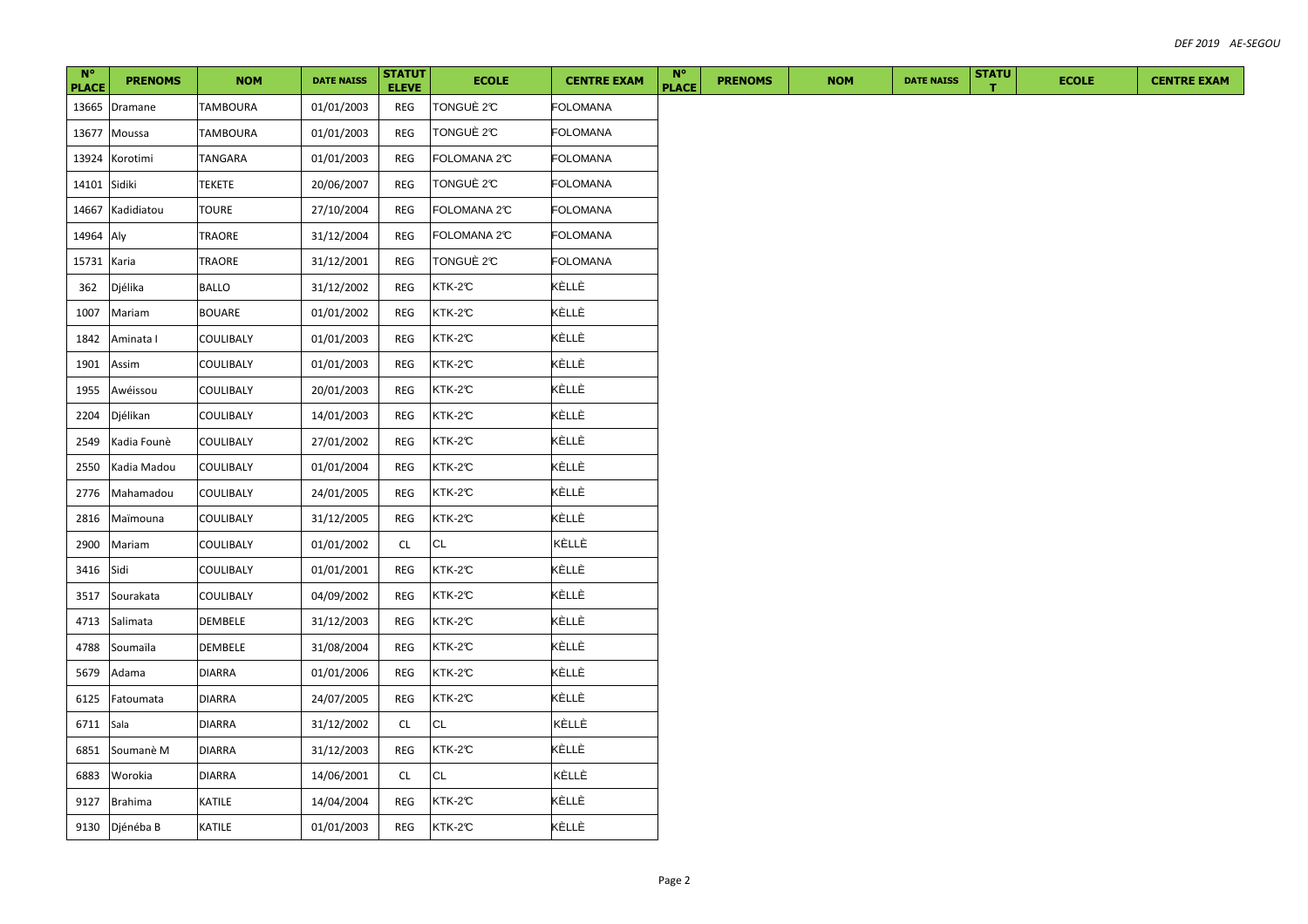| $N^{\circ}$<br><b>PLACE</b> | <b>PRENOMS</b>               | <b>NOM</b>       | <b>DATE NAISS</b> | <b>STATUT</b><br><b>ELEVE</b> | <b>ECOLE</b>    | <b>CENTRE EXAM</b> | $N^{\circ}$<br><b>PLACE</b> | <b>PRENOMS</b> | <b>NOM</b> | <b>DATE NAISS</b> | <b>STATU</b> | <b>ECOLE</b> | <b>CENTRE EXAM</b> |
|-----------------------------|------------------------------|------------------|-------------------|-------------------------------|-----------------|--------------------|-----------------------------|----------------|------------|-------------------|--------------|--------------|--------------------|
| 9135                        | Kassoum                      | KATILE           | 02/03/2005        | REG                           | KTK-2°C         | KÈLLÈ              |                             |                |            |                   |              |              |                    |
| 9140                        | Mariam Amadou KATILE         |                  | 03/02/2002        | REG                           | KTK-2°C         | KÈLLÈ              |                             |                |            |                   |              |              |                    |
| 9141                        | Maro                         | KATILE           | 01/08/2004        | REG                           | KTK-2℃          | KÈLLÈ              |                             |                |            |                   |              |              |                    |
| 9142                        | Modibo                       | KATILE           | 20/11/2002        | <b>REG</b>                    | KTK-2°C         | KÈLLÈ              |                             |                |            |                   |              |              |                    |
| 10491                       | Bintou Founè                 | KOUMA            | 13/04/2002        | REG                           | KTK-2°C         | KÈLLÈ              |                             |                |            |                   |              |              |                    |
| 11421                       | Nouhoum                      | NIANTILE         | 04/12/2001        | REG                           | KTK-2°C         | KÈLLÈ              |                             |                |            |                   |              |              |                    |
| 12036                       | Aminata                      | SAMAKE           | 31/12/2004        | REG                           | KTK-2°C         | KÈLLÈ              |                             |                |            |                   |              |              |                    |
| 12547                       | Gaoussou                     | SANOGO           | 19/11/2003        | <b>REG</b>                    | KTK-2°C         | KÈLLÈ              |                             |                |            |                   |              |              |                    |
| 14072                       | Younoussa                    | TANGARA          | 09/04/2003        | REG                           | KTK-2°C         | KÈLLÈ              |                             |                |            |                   |              |              |                    |
| 15772                       | Lamine                       | TRAORE           | 09/04/2003        | REG                           | KTK-2°C         | KÈLLÈ              |                             |                |            |                   |              |              |                    |
| 15864                       | Maïmouna                     | TRAORE           | 01/01/2004        | REG                           | KTK-2℃          | KÈLLÈ              |                             |                |            |                   |              |              |                    |
| 16804                       | <b>Bintou Dite</b><br>Toutou | TRAORE           | 22/03/1999        | CL                            | CL              | KÈLLÈ              |                             |                |            |                   |              |              |                    |
| 16830                       | Seydou                       | KATILE           | 01/01/2003        | REG                           | KTK-2℃          | KÈLLÈ              |                             |                |            |                   |              |              |                    |
| 16831                       | Moussa A                     | <b>DIARRA</b>    | 01/01/2001        | <b>REG</b>                    | KTK-2°C         | KÈLLÈ              |                             |                |            |                   |              |              |                    |
| 822                         | Adama                        | <b>BOUARE</b>    | 31/12/2005        | REG                           | N'GOLOKOUNA 2°C | N'GOLOKOUNA        |                             |                |            |                   |              |              |                    |
| 829                         | Alassane                     | <b>BOUARE</b>    | 01/01/2003        | REG                           | N'GOLOKOUNA 2°C | N'GOLOKOUNA        |                             |                |            |                   |              |              |                    |
| 985                         | Madjou                       | <b>BOUARE</b>    | 31/12/2004        | REG                           | N'GOLOKOUNA 2°C | N'GOLOKOUNA        |                             |                |            |                   |              |              |                    |
| 1095                        | Solomane                     | <b>BOUARE</b>    | 31/12/2005        | REG                           | N'GOLOKOUNA 2°C | N'GOLOKOUNA        |                             |                |            |                   |              |              |                    |
| 2759                        | Madou T                      | COULIBALY        | 31/12/2005        | REG                           | N'GOLOKOUNA 2°C | N'GOLOKOUNA        |                             |                |            |                   |              |              |                    |
| 3507                        | Soumana                      | COULIBALY        | 05/03/2003        | REG                           | N'GOLOKOUNA 2°C | N'GOLOKOUNA        |                             |                |            |                   |              |              |                    |
| 4094                        | Alou                         | DEMBELE          | 31/12/2004        | REG                           | N'GOLOKOUNA 2°C | N'GOLOKOUNA        |                             |                |            |                   |              |              |                    |
| 4103                        | Aly                          | DEMBELE          | 08/04/2003        | REG                           | N'GOLOKOUNA 2°C | N'GOLOKOUNA        |                             |                |            |                   |              |              |                    |
| 4616                        | Moussa                       | DEMBELE          | 22/07/2005        | REG                           | N'GOLOKOUNA 2°C | N'GOLOKOUNA        |                             |                |            |                   |              |              |                    |
| 6029                        | Djénéba                      | <b>DIARRA</b>    | 31/12/2005        | REG                           | N'GOLOKOUNA 2°C | N'GOLOKOUNA        |                             |                |            |                   |              |              |                    |
| 6303                        | Karamoko                     | <b>DIARRA</b>    | 01/01/2004        | <b>REG</b>                    | N'GOLOKOUNA 2°C | N'GOLOKOUNA        |                             |                |            |                   |              |              |                    |
| 7461                        | Mamadou                      | <b>DONIGOLO</b>  | 01/01/2003        | REG                           | N'GOLOKOUNA 2°C | N'GOLOKOUNA        |                             |                |            |                   |              |              |                    |
| 9132                        | Issa                         | KATILE           | 26/12/2002        | REG                           | N'GOLOKOUNA 2°C | N'GOLOKOUNA        |                             |                |            |                   |              |              |                    |
| 9146                        | Sidi                         | KATILE           | 31/12/2002        | REG                           | N'GOLOKOUNA 2°C | N'GOLOKOUNA        |                             |                |            |                   |              |              |                    |
|                             | 10375 Mariam                 | <b>KONFOUROU</b> | 31/12/2005        | REG                           | N'GOLOKOUNA 2°C | N'GOLOKOUNA        |                             |                |            |                   |              |              |                    |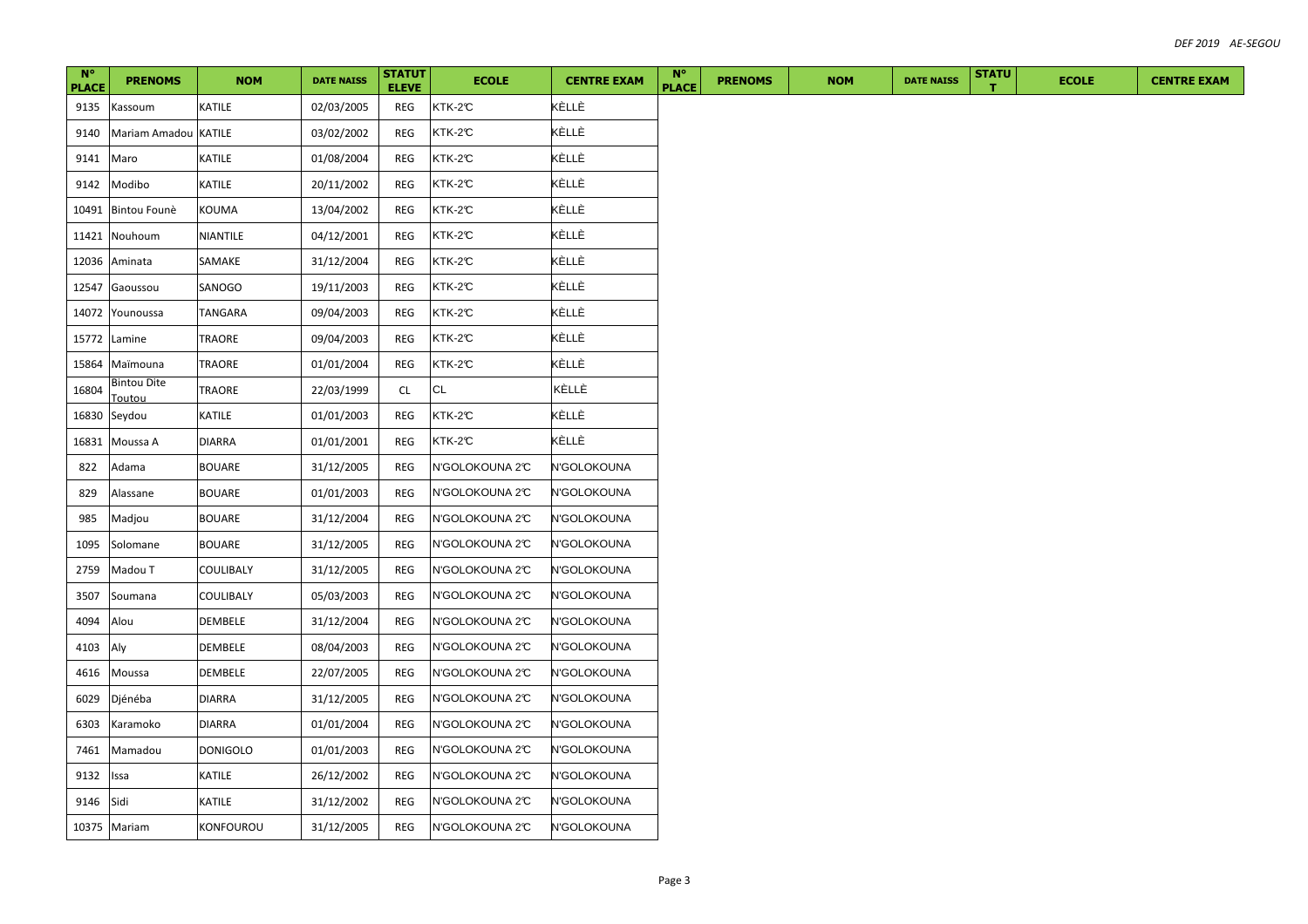| $N^{\circ}$<br><b>PLACE</b> | <b>PRENOMS</b>      | <b>NOM</b>    | <b>DATE NAISS</b> | <b>STATUT</b><br><b>ELEVE</b> | <b>ECOLE</b>    | <b>CENTRE EXAM</b> | $N^{\circ}$<br><b>PLACE</b> | <b>PRENOMS</b> | <b>NOM</b> | <b>DATE NAISS</b> | <b>STATU</b> | <b>ECOLE</b> | <b>CENTRE EXAM</b> |
|-----------------------------|---------------------|---------------|-------------------|-------------------------------|-----------------|--------------------|-----------------------------|----------------|------------|-------------------|--------------|--------------|--------------------|
|                             | 12166 Minata        | SAMAKE        | 31/12/2005        | REG                           | N'GOLOKOUNA 2°C | N'GOLOKOUNA        |                             |                |            |                   |              |              |                    |
| 12221 Siaka                 |                     | SAMAKE        | 31/12/2005        | REG                           | N'GOLOKOUNA 2°C | N'GOLOKOUNA        |                             |                |            |                   |              |              |                    |
| 12277                       | Alimata             | SAMPANA       | 31/12/2002        | REG                           | N'GOLOKOUNA 2°C | N'GOLOKOUNA        |                             |                |            |                   |              |              |                    |
| 14020                       | Oumou               | TANGARA       | 01/01/2005        | REG                           | N'GOLOKOUNA 2°C | N'GOLOKOUNA        |                             |                |            |                   |              |              |                    |
| 732                         | Ramatou             | <b>BERTHE</b> | 31/12/2005        | REG                           | SARRO 2℃        | SARRO              |                             |                |            |                   |              |              |                    |
| 1906                        | Assitan             | COULIBALY     | 05/10/2002        | <b>CL</b>                     | <b>CL</b>       | SARRO              |                             |                |            |                   |              |              |                    |
| 2520                        | Issa                | COULIBALY     | 31/12/2005        | REG                           | SARRO 2℃        | SARRO              |                             |                |            |                   |              |              |                    |
| 2640                        | Kassoum             | COULIBALY     | 28/07/2006        | REG                           | SARRO 2°C       | SARRO              |                             |                |            |                   |              |              |                    |
| 3119                        | Niandouma<br>Gémina | COULIBALY     | 04/05/2001        | CL                            | CL              | SARRO              |                             |                |            |                   |              |              |                    |
| 3386                        | Sély                | COULIBALY     | 01/08/2006        | REG                           | SARRO 2℃        | <b>SARRO</b>       |                             |                |            |                   |              |              |                    |
| 3614                        | Youssouf            | COULIBALY     | 01/01/2003        | REG                           | MANGONI 2°C     | <b>SARRO</b>       |                             |                |            |                   |              |              |                    |
| 3873                        | Aminata             | DAOU          | 15/09/2004        | REG                           | SARRO 2°C       | <b>SARRO</b>       |                             |                |            |                   |              |              |                    |
| 3900                        | Djénéba<br>lamidou  | <b>DAOU</b>   | 23/08/2003        | REG                           | SARRO 2℃        | <b>SARRO</b>       |                             |                |            |                   |              |              |                    |
| 3973                        | Oumou               | DAOU          | 29/04/2004        | REG                           | SARRO 2°C       | <b>SARRO</b>       |                             |                |            |                   |              |              |                    |
| 4183                        | Baba                | DEMBELE       | 21/04/2003        | REG                           | SARRO 2℃        | <b>SARRO</b>       |                             |                |            |                   |              |              |                    |
| 4263                        | Chiaka              | DEMBELE       | 27/06/2006        | REG                           | MANGONI 2°C     | SARRO              |                             |                |            |                   |              |              |                    |
| 4555                        | Mariam A            | DEMBELE       | 31/12/2004        | REG                           | SARRO 2℃        | SARRO              |                             |                |            |                   |              |              |                    |
| 4557                        | Mariam M            | DEMBELE       | 31/12/2004        | REG                           | SARRO 2°C       | SARRO              |                             |                |            |                   |              |              |                    |
| 4558                        | Mariam S            | DEMBELE       | 03/03/2002        | REG                           | SARRO 2℃        | SARRO              |                             |                |            |                   |              |              |                    |
| 4622                        | Moussa A            | DEMBELE       | 01/01/2003        | REG                           | SARRO 2°C       | SARRO              |                             |                |            |                   |              |              |                    |
| 4641                        | Néhème              | DEMBELE       | 15/12/2004        | REG                           | SARRO 2℃        | SARRO              |                             |                |            |                   |              |              |                    |
| 4769                        | Sinaly              | DEMBELE       | 31/12/2002        | REG                           | MANGONI 2°C     | SARRO              |                             |                |            |                   |              |              |                    |
| 5388                        | Kadidia             | <b>DIALLO</b> | 31/12/2003        | REG                           | SARRO 2℃        | <b>SARRO</b>       |                             |                |            |                   |              |              |                    |
| 5526                        | Ousmane             | <b>DIALLO</b> | 31/12/2004        | REG                           | SARRO 2°C       | SARRO              |                             |                |            |                   |              |              |                    |
| 6138                        | Fatouma             | <b>DIARRA</b> | 31/12/2003        | REG                           | SARRO 2°C       | <b>SARRO</b>       |                             |                |            |                   |              |              |                    |
| 6289                        | Kadidia             | <b>DIARRA</b> | 03/08/2004        | REG                           | SARRO 2°C       | SARRO              |                             |                |            |                   |              |              |                    |
| 6310                        | Kassim              | <b>DIARRA</b> | 15/05/2002        | <b>CL</b>                     | <b>CL</b>       | SARRO              |                             |                |            |                   |              |              |                    |
| 6427                        | Mamadou             | <b>DIARRA</b> | 02/04/2004        | <b>CL</b>                     | <b>CL</b>       | SARRO              |                             |                |            |                   |              |              |                    |
|                             | 6677 Ousmane        | <b>DIARRA</b> | 01/01/2002        | REG                           | SARRO 2C        | SARRO              |                             |                |            |                   |              |              |                    |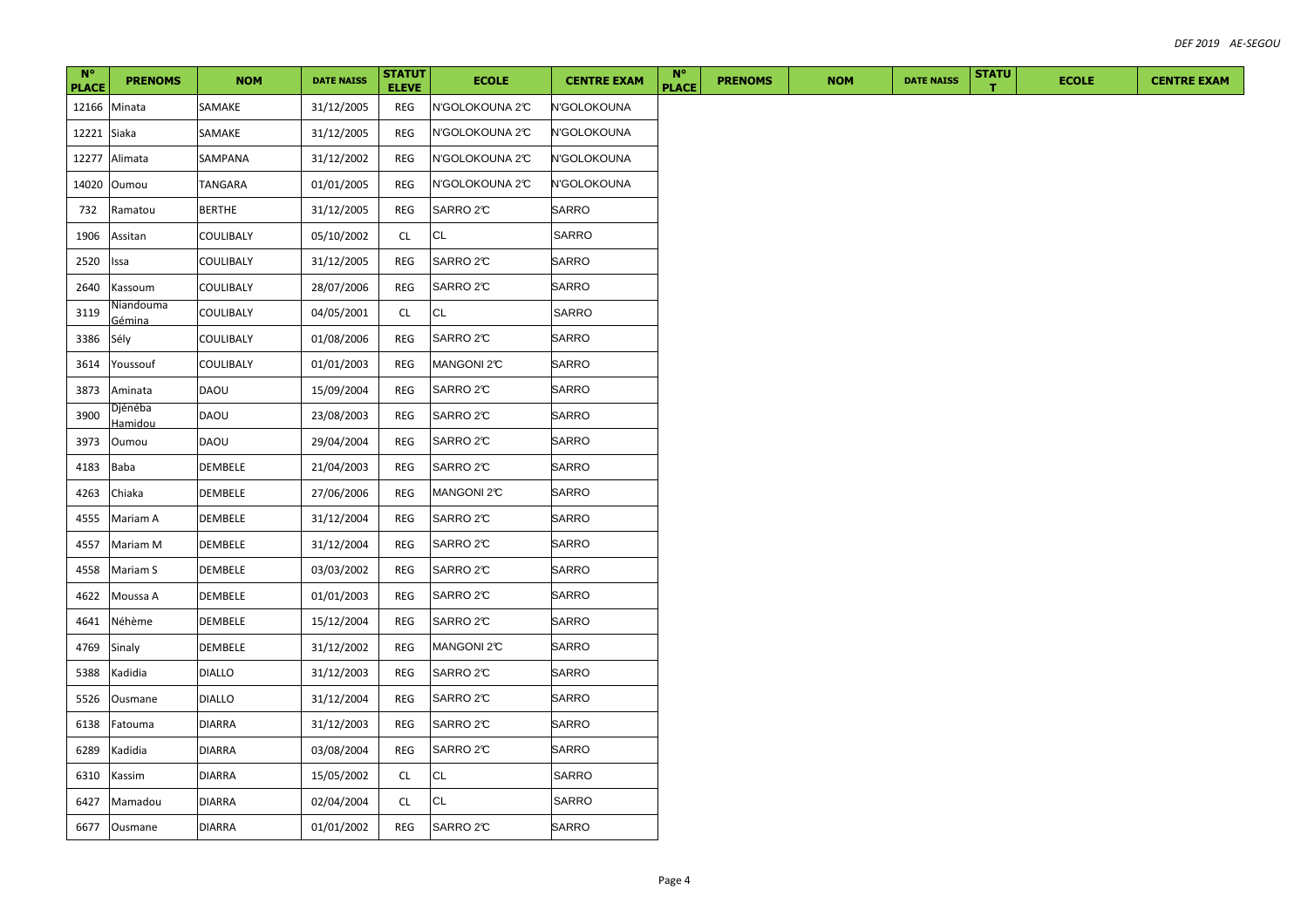| $N^{\circ}$<br><b>PLACE</b> | <b>PRENOMS</b> | <b>NOM</b>         | <b>DATE NAISS</b> | <b>STATUT</b><br><b>ELEVE</b> | <b>ECOLE</b> | <b>CENTRE EXAM</b> | $N^{\circ}$<br><b>PLACE</b> | <b>PRENOMS</b> | <b>NOM</b> | <b>DATE NAISS</b> | <b>STATU</b> | <b>ECOLE</b> | <b>CENTRE EXAM</b> |
|-----------------------------|----------------|--------------------|-------------------|-------------------------------|--------------|--------------------|-----------------------------|----------------|------------|-------------------|--------------|--------------|--------------------|
| 6757                        | Seny           | DIARRA             | 31/12/2002        | REG                           | SARRO 2C     | SARRO              |                             |                |            |                   |              |              |                    |
| 6931                        | Souleymane     | <b>DIARRASOUBA</b> | 09/03/2004        | REG                           | SARRO 2C     | <b>SARRO</b>       |                             |                |            |                   |              |              |                    |
| 7753                        | Amadou         | DRAME              | 18/05/2003        | REG                           | SARRO 2°C    | <b>SARRO</b>       |                             |                |            |                   |              |              |                    |
| 8474                        | Moussa A       | <b>GUINDO</b>      | 25/05/2006        | REG                           | SARRO 2C     | SARRO              |                             |                |            |                   |              |              |                    |
| 8489                        | Satan          | GUINDO             | 06/01/2005        | REG                           | SARRO 2°C    | SARRO              |                             |                |            |                   |              |              |                    |
| 8932                        | Fafou          | KANTA              | 12/04/2004        | REG                           | SARRO 2°C    | SARRO              |                             |                |            |                   |              |              |                    |
| 9031                        | Mahamadou      | KARAZO             | 01/01/2003        | REG                           | SARRO 2°C    | SARRO              |                             |                |            |                   |              |              |                    |
| 9295                        | Assitan        | KEÏTA              | 01/01/2004        | REG                           | SARRO 2°C    | SARRO              |                             |                |            |                   |              |              |                    |
| 9422                        | Mamadou        | KEÏTA              | 31/12/2002        | REG                           | SARRO 2°C    | SARRO              |                             |                |            |                   |              |              |                    |
| 9638                        | Bourama        | KOÏTA              | 03/10/2001        | REG                           | SARRO 2C     | <b>SARRO</b>       |                             |                |            |                   |              |              |                    |
| 9699                        | Drissa         | KOMARA             | 06/08/2002        | REG                           | MANGONI 2°C  | <b>SARRO</b>       |                             |                |            |                   |              |              |                    |
| 9914                        | Oumou          | KONATE             | 01/10/2004        | REG                           | SARRO 2°C    | <b>SARRO</b>       |                             |                |            |                   |              |              |                    |
| 10111                       | Drissa         | KONE               | 21/11/2001        | CL                            | CL           | SARRO              |                             |                |            |                   |              |              |                    |
| 10113                       | <b>Drissa</b>  | KONE               | 31/10/2004        | REG                           | SARRO 2°C    | <b>SARRO</b>       |                             |                |            |                   |              |              |                    |
| 10322 Sitan                 |                | KONE               | 31/12/2003        | REG                           | SARRO 2℃     | <b>SARRO</b>       |                             |                |            |                   |              |              |                    |
| 10364                       | Adama          | KONFOUROU          | 31/12/2004        | <b>REG</b>                    | SARRO 2°C    | SARRO              |                             |                |            |                   |              |              |                    |
| 11185                       | Bouh           | <b>MINGOLO</b>     | 07/10/2004        | REG                           | SARRO 2℃     | SARRO              |                             |                |            |                   |              |              |                    |
| 11186                       | Ousmane        | <b>MINGOLO</b>     | 31/12/2004        | REG                           | SARRO 2°C    | SARRO              |                             |                |            |                   |              |              |                    |
|                             | 11265 Seydou   | NACCO              | 11/10/2002        | REG                           | MANGONI 2°C  | SARRO              |                             |                |            |                   |              |              |                    |
|                             | 11267 Sitan O  | NACKO              | 31/12/2002        | REG                           | MANGONI 2°C  | SARRO              |                             |                |            |                   |              |              |                    |
|                             | 11268 Mama     | <b>NACO</b>        | 01/01/2002        | REG                           | MANGONI 2°C  | SARRO              |                             |                |            |                   |              |              |                    |
| 11281                       | Hawoï          | NAKO               | 06/11/2004        | REG                           | MANGONI 2°C  | SARRO              |                             |                |            |                   |              |              |                    |
|                             | 11284 Sitan I  | <b>NAKO</b>        | 01/01/2002        | REG                           | MANGONI 2°C  | <b>SARRO</b>       |                             |                |            |                   |              |              |                    |
| 11364                       | Zoumana        | NIAMASSOKO         | 31/12/2004        | REG                           | SARRO 2°C    | SARRO              |                             |                |            |                   |              |              |                    |
| 11743 Moïse                 |                | PARE               | 15/12/2002        | <b>CL</b>                     | <b>CL</b>    | SARRO              |                             |                |            |                   |              |              |                    |
|                             | 12422 Ramata   | SANGARE            | 01/12/2003        | REG                           | SARRO 2°C    | SARRO              |                             |                |            |                   |              |              |                    |
| 12742                       | Fatoumata      | SEGUINTA           | 31/12/2005        | REG                           | SARRO 2C     | <b>SARRO</b>       |                             |                |            |                   |              |              |                    |
|                             | 13180 Aminata  | SOGOBA             | 21/05/2005        | <b>REG</b>                    | MANGONI 2°C  | SARRO              |                             |                |            |                   |              |              |                    |
|                             | 13836 Djénéba  | <b>TANGARA</b>     | 30/07/2004        | REG                           | SARRO 2C     | SARRO              |                             |                |            |                   |              |              |                    |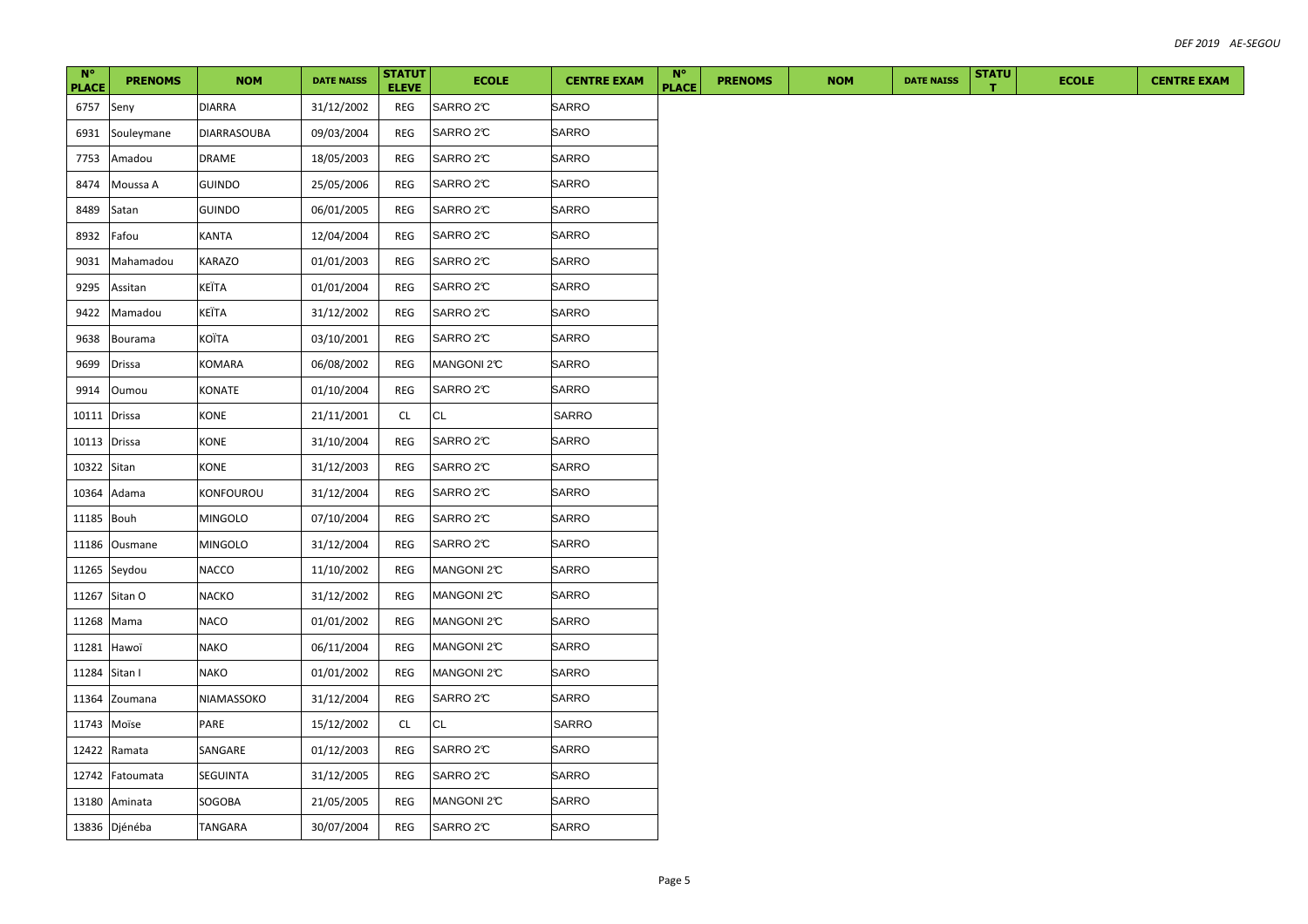| $N^{\circ}$<br><b>PLACE</b> | <b>PRENOMS</b>              | <b>NOM</b>     | <b>DATE NAISS</b> | <b>STATUT</b><br><b>ELEVE</b> | <b>ECOLE</b>          | <b>CENTRE EXAM</b> | $N^{\circ}$<br><b>PLACE</b> | <b>PRENOMS</b> | <b>NOM</b> | <b>DATE NAISS</b> | <b>STATU</b><br>т | <b>ECOLE</b> | <b>CENTRE EXAM</b> |
|-----------------------------|-----------------------------|----------------|-------------------|-------------------------------|-----------------------|--------------------|-----------------------------|----------------|------------|-------------------|-------------------|--------------|--------------------|
| 14937                       | Alimata                     | TRAORE         | 31/12/2005        | REG                           | SARRO 2°C             | SARRO              |                             |                |            |                   |                   |              |                    |
| 15024                       | Aminata                     | <b>TRAORE</b>  | 31/12/2003        | REG                           | SARRO 2°C             | <b>SARRO</b>       |                             |                |            |                   |                   |              |                    |
| 15216                       | Bintou Bougader TRAORE      |                | 04/04/2003        | REG                           | SARRO 2°C             | SARRO              |                             |                |            |                   |                   |              |                    |
| 15217                       | Bintou Bréhima              | <b>TRAORE</b>  | 21/11/2001        | <b>REG</b>                    | SARRO 2°C             | SARRO              |                             |                |            |                   |                   |              |                    |
| 15499                       | Fatoumata                   | <b>TRAORE</b>  | 31/12/2005        | <b>REG</b>                    | SARRO 2°C             | SARRO              |                             |                |            |                   |                   |              |                    |
| 15525                       | <u>Bréhima</u><br>Fatoumata | <b>TRAORE</b>  | 05/12/2004        | CL                            | CL                    | <b>SARRO</b>       |                             |                |            |                   |                   |              |                    |
| 15855                       | Moulaye<br>Maïma            | <b>TRAORE</b>  | 10/05/1998        | <b>CL</b>                     | <b>CL</b>             | <b>SARRO</b>       |                             |                |            |                   |                   |              |                    |
| 15867                       | Maïmouna                    | <b>TRAORE</b>  | 31/12/2004        | REG                           | SARRO 2°C             | SARRO              |                             |                |            |                   |                   |              |                    |
| 15897                       | Mamadou S                   | TRAORE         | 12/12/2001        | REG                           | SARRO 2°C             | SARRO              |                             |                |            |                   |                   |              |                    |
| 82                          | Abdoulaye                   | <b>ATCHI</b>   | 01/01/2005        | REG                           | MATOMO <sub>2</sub> C | SAYE               |                             |                |            |                   |                   |              |                    |
| 220                         | Amina                       | BAH            | 31/12/2001        | <b>REG</b>                    | T.CISSE 2℃            | SAYE               |                             |                |            |                   |                   |              |                    |
| 404                         | Mamadou                     | <b>BALLO</b>   | 01/01/2003        | REG                           | RUBIN DEMBELE 2°C     | SAYE               |                             |                |            |                   |                   |              |                    |
| 904                         | Dramane Y                   | <b>BOUARE</b>  | 01/01/2003        | REG                           | T.CISSE 2℃            | SAYE               |                             |                |            |                   |                   |              |                    |
|                             | Sékou Dit Bako              | <b>BOUARE</b>  |                   |                               | RUBIN DEMBELE 2°C     | SAYE               |                             |                |            |                   |                   |              |                    |
| 1080                        |                             |                | 30/04/2005        | REG                           |                       |                    |                             |                |            |                   |                   |              |                    |
| 1082                        | Sétou                       | <b>BOUARE</b>  | 01/01/2002        | REG                           | T.CISSE 2°C           | SAYE               |                             |                |            |                   |                   |              |                    |
| 1417                        | Kalidi                      | <b>CISSE</b>   | 05/12/2004        | REG                           | T.CISSE 2℃            | SAYE               |                             |                |            |                   |                   |              |                    |
| 1428                        | Lamine                      | <b>CISSE</b>   | 01/01/2003        | <b>REG</b>                    | MATOMO 2°C            | SAYE               |                             |                |            |                   |                   |              |                    |
| 1995                        | Bakary                      | COULIBALY      | 23/02/2003        | REG                           | T.CISSE 2℃            | SAYE               |                             |                |            |                   |                   |              |                    |
| 2032                        | Baykoro                     | COULIBALY      | 08/06/2002        | CL                            | CL                    | SAYE               |                             |                |            |                   |                   |              |                    |
| 2072                        | Bintou I                    | COULIBALY      | 23/11/2005        | <b>REG</b>                    | MATOMO <sub>2</sub> C | SAYE               |                             |                |            |                   |                   |              |                    |
| 2101                        | Bourama                     | COULIBALY      | 10/01/2001        | <b>CL</b>                     | <b>CL</b>             | SAYE               |                             |                |            |                   |                   |              |                    |
| 2154                        | Chiaka                      | COULIBALY      | 01/01/2001        | REG                           | RUBIN DEMBELE 2°C     | SAYE               |                             |                |            |                   |                   |              |                    |
| 2223                        | Djénéba                     | COULIBALY      | 01/01/2005        | REG                           | MATOMO 2°C            | SAYE               |                             |                |            |                   |                   |              |                    |
| 3635                        | Zoumana Y                   | COULIBALY      | 31/12/2002        | REG                           | MATOMO <sub>2</sub> C | SAYE               |                             |                |            |                   |                   |              |                    |
| 4453                        | Karia S                     | DEMBELE        | 01/01/2002        | <b>REG</b>                    | T.CISSE 2℃            | SAYE               |                             |                |            |                   |                   |              |                    |
| 4901                        | Kadia                       | <b>DIABATE</b> | 31/12/2005        | REG                           | MATOMO 2°C            | SAYE               |                             |                |            |                   |                   |              |                    |
| 6060                        | Dramane                     | <b>DIARRA</b>  | 31/12/2001        | REG                           | MATOMO 2°C            | SAYE               |                             |                |            |                   |                   |              |                    |
| 6167                        | Foïtè                       | <b>DIARRA</b>  | 25/10/2005        | REG                           | T.CISSE 2℃            | SAYE               |                             |                |            |                   |                   |              |                    |
| 6697                        | Rokia                       | <b>DIARRA</b>  | 31/12/2002        | REG                           | T.CISSE 2℃            | SAYE               |                             |                |            |                   |                   |              |                    |
| 6832                        | Souleymane                  | <b>DIARRA</b>  | 01/01/2003        | REG                           | RUBIN DEMBELE 2°C     | SAYE               |                             |                |            |                   |                   |              |                    |
| 6918                        | Zangoula                    | <b>DIARRA</b>  | 01/01/2004        | REG                           | T.CISSE 2C            | SAYE               |                             |                |            |                   |                   |              |                    |
| 7784                        | Mary                        | <b>DRAME</b>   | 01/01/2003        | REG                           | T.CISSE 2℃            | SAYE               |                             |                |            |                   |                   |              |                    |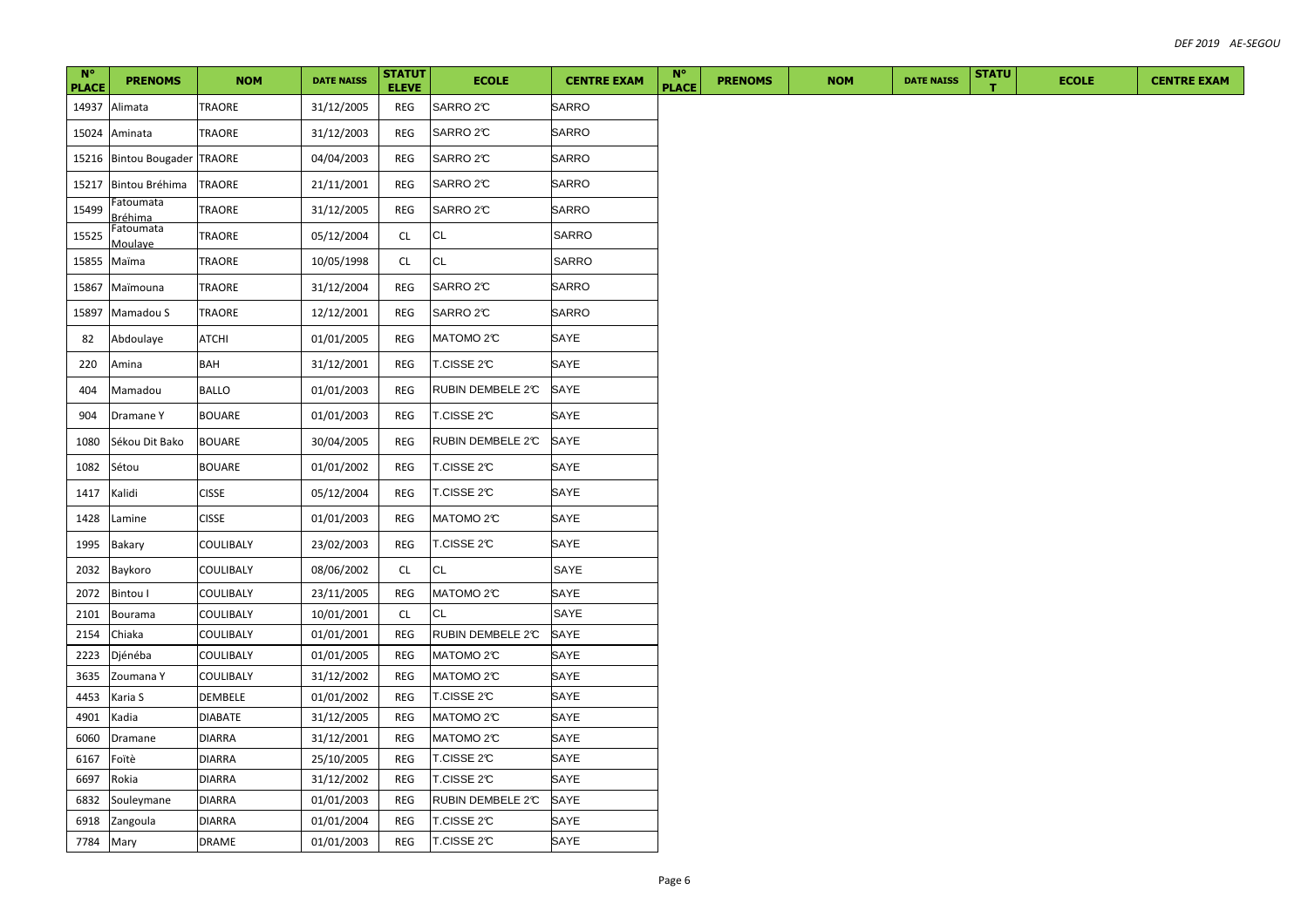| $N^{\circ}$<br><b>PLACE</b> | <b>PRENOMS</b>  | <b>NOM</b>     | <b>DATE NAISS</b> | <b>STATUT</b><br><b>ELEVE</b> | <b>ECOLE</b>           | <b>CENTRE EXAM</b> | $N^{\circ}$<br><b>PLACE</b> | <b>PRENOMS</b> | <b>NOM</b> | <b>DATE NAISS</b> | <b>STATU</b> | <b>ECOLE</b> | <b>CENTRE EXAM</b> |
|-----------------------------|-----------------|----------------|-------------------|-------------------------------|------------------------|--------------------|-----------------------------|----------------|------------|-------------------|--------------|--------------|--------------------|
| 8891                        | Salif           | <b>KANE</b>    | 01/01/2001        | <b>CL</b>                     | CL                     | SAYE               |                             |                |            |                   |              |              |                    |
| 9125                        | <b>Bakary</b>   | KATILE         | 31/12/2000        | REG                           | MATOMO <sub>2</sub> C  | SAYE               |                             |                |            |                   |              |              |                    |
| 9851                        | Karim           | <b>KONATE</b>  | 01/01/2007        | <b>REG</b>                    | RUBIN DEMBELE 2°C      | SAYE               |                             |                |            |                   |              |              |                    |
| 10163                       | Kadia           | <b>KONE</b>    | 31/12/2004        | REG                           | MATOMO <sub>2</sub> C  | SAYE               |                             |                |            |                   |              |              |                    |
| 10482                       | Rokia           | KOTE           | 25/01/2004        | REG                           | MATOMO <sub>2</sub> C  | SAYE               |                             |                |            |                   |              |              |                    |
| 10499                       | Fatoumata       | KOUMA          | 02/09/2004        | <b>REG</b>                    | RUBIN DEMBELE 2°C      | SAYE               |                             |                |            |                   |              |              |                    |
| 10547                       | Cheickna        | KOUMARE        | 06/04/2002        | REG                           | RUBIN DEMBELE 2°C      | SAYE               |                             |                |            |                   |              |              |                    |
| 11483                       | <b>Balkissa</b> | OMBOTIMBE      | 31/12/2002        | REG                           | T.CISSE 2℃             | SAYE               |                             |                |            |                   |              |              |                    |
| 11761                       | Amadou          | PLEA           | 01/01/2004        | REG                           | MATOMO <sub>2</sub> C  | SAYE               |                             |                |            |                   |              |              |                    |
| 11762                       | Bamousso        | PLEA           | 31/12/2003        | REG                           | T.CISSE 2℃             | SAYE               |                             |                |            |                   |              |              |                    |
| 11763                       | Bouréma         | PLEA           | 01/01/2000        | <b>REG</b>                    | MATOMO <sub>2</sub> C  | SAYE               |                             |                |            |                   |              |              |                    |
| 11769                       | Djominè A       | PLEA           | 31/12/2004        | REG                           | T.CISSE 2℃             | SAYE               |                             |                |            |                   |              |              |                    |
| 11770                       | Dramane         | PLEA           | 31/12/2004        | REG                           | T.CISSE 2℃             | SAYE               |                             |                |            |                   |              |              |                    |
| 11774                       | Fatoumata K     | <b>PLEA</b>    | 31/12/2003        | <b>REG</b>                    | T.CISSE 2°C            | SAYE               |                             |                |            |                   |              |              |                    |
| 11778                       | Kadja           | PLEA           | 01/01/2004        | REG                           | RUBIN DEMBELE 2°C      | SAYE               |                             |                |            |                   |              |              |                    |
| 11781                       | Lassina         | PLEA           | 31/12/2003        | REG                           | MATOMO <sub>2</sub> C  | SAYE               |                             |                |            |                   |              |              |                    |
| 11787                       | Oumar B         | PLEA           | 31/12/2004        | <b>REG</b>                    | T.CISSE 2°C            | SAYE               |                             |                |            |                   |              |              |                    |
| 11791                       | Sékou           | PLEA           | 01/01/2004        | REG                           | MATOMO <sub>2</sub> C  | SAYE               |                             |                |            |                   |              |              |                    |
| 12846                       | Fatoumata       | SIDIBE         | 01/01/2003        | REG                           | T.CISSE 2℃             | SAYE               |                             |                |            |                   |              |              |                    |
| 12966                       | Aboubacar       | <b>SIENTA</b>  | 01/01/2005        | REG                           | RUBIN DEMBELE 2°C      | SAYE               |                             |                |            |                   |              |              |                    |
| 13218                       | Ibrahim         | SOGOBA         | 01/01/2002        | REG                           | T.CISSE 2℃             | SAYE               |                             |                |            |                   |              |              |                    |
| 13764                       | Assitan         | TANGARA        | 01/01/2002        | REG                           | MATOMO <sub>2</sub> °C | SAYE               |                             |                |            |                   |              |              |                    |
| 13780                       | Bakary M        | TANGARA        | 01/01/2004        | REG                           | RUBIN DEMBELE 2°C      | SAYE               |                             |                |            |                   |              |              |                    |
| 13794                       | Bintou          | TANGARA        | 31/12/2004        | REG                           | MATOMO <sub>2</sub> C  | SAYE               |                             |                |            |                   |              |              |                    |
| 13795                       | <b>Bintou B</b> | TANGARA        | 14/01/2000        | <b>REG</b>                    | T.CISSE 2°C            | SAYE               |                             |                |            |                   |              |              |                    |
| 13821                       | Daouda          | <b>TANGARA</b> | 08/11/2003        | REG                           | RUBIN DEMBELE 2°C      | SAYE               |                             |                |            |                   |              |              |                    |
| 13852                       | <b>Drissa</b>   | <b>TANGARA</b> | 01/01/2002        | REG                           | MATOMO <sub>2</sub> C  | SAYE               |                             |                |            |                   |              |              |                    |
| 13874                       | Fatoumata A     | TANGARA        | 10/04/2003        | <b>REG</b>                    | T.CISSE 2°C            | SAYE               |                             |                |            |                   |              |              |                    |
| 13885                       | Gaoussou        | <b>TANGARA</b> | 01/01/2003        | REG                           | RUBIN DEMBELE 2°C      | SAYE               |                             |                |            |                   |              |              |                    |
| 13887                       | Hamidou         | TANGARA        | 16/07/2007        | REG                           | T.CISSE 2℃             | SAYE               |                             |                |            |                   |              |              |                    |
| 13943                       | Maïmouna        | <b>TANGARA</b> | 31/12/2002        | CL                            | <b>CL</b>              | SAYE               |                             |                |            |                   |              |              |                    |
| 13946                       | Maïmouna        | TANGARA        | 08/01/2003        | REG                           | T.CISSE 2C             | SAYE               |                             |                |            |                   |              |              |                    |
| 13947                       | Mama            | TANGARA        | 31/12/2005        | REG                           | MATOMO <sub>2</sub> C  | SAYE               |                             |                |            |                   |              |              |                    |
| 13951                       | Mama B          | TANGARA        | 31/12/2003        | REG                           | RUBIN DEMBELE 2°C      | SAYE               |                             |                |            |                   |              |              |                    |
| 13952                       | Mama Z          | <b>TANGARA</b> | 31/12/2004        | REG                           | RUBIN DEMBELE 2°C      | SAYE               |                             |                |            |                   |              |              |                    |
| 14005 Nana                  |                 | <b>TANGARA</b> | 31/12/2003        | REG                           | T.CISSE 2°C            | SAYE               |                             |                |            |                   |              |              |                    |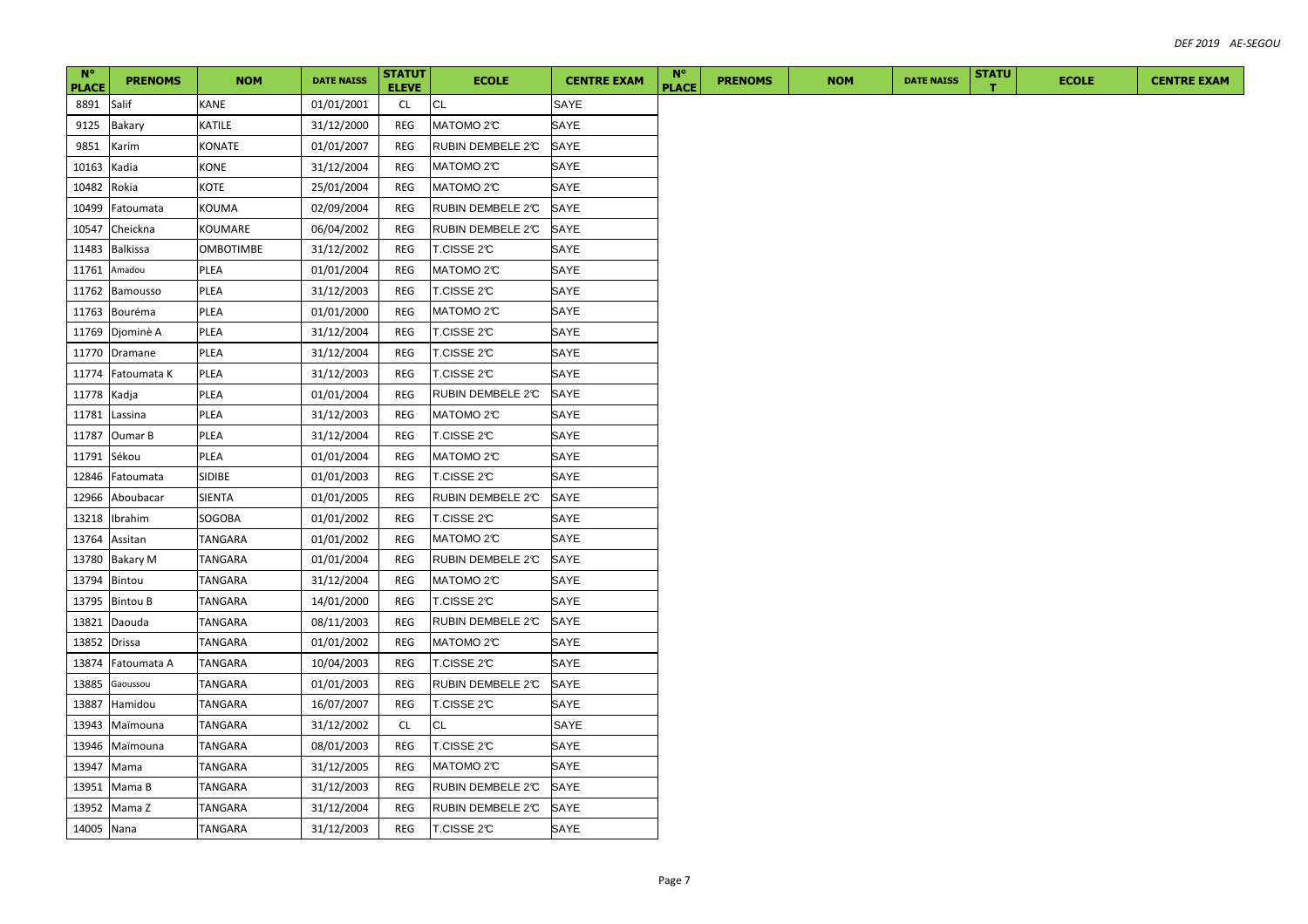| $N^{\circ}$<br><b>PLACE</b> | <b>PRENOMS</b>       | <b>NOM</b>       | <b>DATE NAISS</b> | <b>STATUT</b><br><b>ELEVE</b> | <b>ECOLE</b>           | <b>CENTRE EXAM</b> | $N^{\circ}$<br><b>PLACE</b> | <b>PRENOMS</b> | <b>NOM</b> | <b>DATE NAISS</b> | <b>STATU</b> | <b>ECOLE</b> | <b>CENTRE EXAM</b> |
|-----------------------------|----------------------|------------------|-------------------|-------------------------------|------------------------|--------------------|-----------------------------|----------------|------------|-------------------|--------------|--------------|--------------------|
| 14027                       | Sali                 | TANGARA          | 31/12/2006        | REG                           | RUBIN DEMBELE 2°C      | SAYE               |                             |                |            |                   |              |              |                    |
| 14028                       | Salif                | TANGARA          | 31/12/2005        | REG                           | RUBIN DEMBELE 2°C      | SAYE               |                             |                |            |                   |              |              |                    |
| 14046                       | Sidi                 | TANGARA          | 10/08/2005        | <b>REG</b>                    | T.CISSE 2℃             | SAYE               |                             |                |            |                   |              |              |                    |
| 14047                       | Sidiki               | TANGARA          | 08/11/2002        | <b>REG</b>                    | T.CISSE 2℃             | SAYE               |                             |                |            |                   |              |              |                    |
| 14057                       | Soumana              | TANGARA          | 31/12/2005        | REG                           | RUBIN DEMBELE 2°C      | SAYE               |                             |                |            |                   |              |              |                    |
| 14301                       | Maïnouna             | TIGANA           | 09/10/2002        | <b>REG</b>                    | MATOMO <sub>2</sub> C  | SAYE               |                             |                |            |                   |              |              |                    |
| 14542                       | Aïssa A              | <b>TOURE</b>     | 25/11/2005        | REG                           | T.CISSE 2℃             | SAYE               |                             |                |            |                   |              |              |                    |
| 14546                       | Aïssa O              | TOURE            | 25/10/2005        | <b>REG</b>                    | T.CISSE 2 $\mathbb C$  | SAYE               |                             |                |            |                   |              |              |                    |
| 14557                       | Aligui               | <b>TOURE</b>     | 01/09/2003        | <b>REG</b>                    | T.CISSE 2℃             | SAYE               |                             |                |            |                   |              |              |                    |
| 14666                       | Kadidia              | TOURE            | 07/08/2001        | <b>REG</b>                    | T.CISSE 2℃             | SAYE               |                             |                |            |                   |              |              |                    |
| 15083                       | Assétou              | TRAORE           | 31/12/2003        | <b>REG</b>                    | T.CISSE 2℃             | SAYE               |                             |                |            |                   |              |              |                    |
| 15212                       | Bintou               | TRAORE           | 24/01/2006        | REG                           | T.CISSE 2℃             | SAYE               |                             |                |            |                   |              |              |                    |
| 15320                       | Djakaridia           | TRAORE           | 31/12/2002        | REG                           | RUBIN DEMBELE 2°C      | SAYE               |                             |                |            |                   |              |              |                    |
| 15401                       | Fafounè              | TRAORE           | 21/06/2002        | REG                           | MATOMO <sub>2</sub> °C | SAYE               |                             |                |            |                   |              |              |                    |
| 15500                       | Fatoumata D          | TRAORE           | 03/10/2003        | REG                           | MATOMO <sub>2</sub> C  | SAYE               |                             |                |            |                   |              |              |                    |
| 15510                       | Fatoumata K          | TRAORE           | 31/12/2004        | REG                           | MATOMO <sub>2</sub> C  | SAYE               |                             |                |            |                   |              |              |                    |
| 15730                       | Karia                | TRAORE           | 01/01/2002        | REG                           | T.CISSE 2°C            | SAYE               |                             |                |            |                   |              |              |                    |
| 16062                       | Moumouni             | TRAORE           | 01/01/2003        | REG                           | MATOMO <sub>2</sub> C  | SAYE               |                             |                |            |                   |              |              |                    |
| 16086                       | Moussa               | TRAORE           | 31/07/2004        | REG                           | T.CISSE 2°C            | SAYE               |                             |                |            |                   |              |              |                    |
| 16324                       | Sidi                 | TRAORE           | 31/01/2001        | REG                           | MATOMO <sub>2</sub> C  | SAYE               |                             |                |            |                   |              |              |                    |
| 16400                       | Souleymane           | TRAORE           | 31/12/2003        | REG                           | MATOMO <sub>2</sub> C  | SAYE               |                             |                |            |                   |              |              |                    |
| 16516                       | Youssouf             | TRAORE           | 31/12/2005        | REG                           | RUBIN DEMBELE 2°C      | SAYE               |                             |                |            |                   |              |              |                    |
| 16711                       | Badjan               | YENA             | 31/12/2002        | REG                           | MATOMO <sub>2</sub> C  | SAYE               |                             |                |            |                   |              |              |                    |
| 16715                       | Siramba              | YENA             | 31/12/2003        | REG                           | MATOMO <sub>2</sub> C  | SAYE               |                             |                |            |                   |              |              |                    |
| 402                         | Mama                 | <b>BALLO</b>     | 31/12/2005        | REG                           | BNT-2°C                | SOULÈYE            |                             |                |            |                   |              |              |                    |
| 896                         | Djénéba Lassine      | <b>BOUARE</b>    | 31/12/2004        | REG                           | BNT-2C                 | SOULÈYE            |                             |                |            |                   |              |              |                    |
| 897                         | Djénéba Madou        | <b>BOUARE</b>    | 31/12/2004        | REG                           | BNT-2C                 | SOULÈYE            |                             |                |            |                   |              |              |                    |
| 956                         | Ibrahima             | <b>BOUARE</b>    | 01/11/2004        | REG                           | BNT-2C                 | SOULÈYE            |                             |                |            |                   |              |              |                    |
| 981                         | Lassana              | <b>BOUARE</b>    | 31/12/2002        | REG                           | BNT-2C                 | SOULÈYE            |                             |                |            |                   |              |              |                    |
| 1064                        | Rokia                | <b>BOUARE</b>    | 31/12/2004        | REG                           | BNT-2C                 | SOULÈYE            |                             |                |            |                   |              |              |                    |
| 1075                        | Sanata               | <b>BOUARE</b>    | 31/12/2004        | REG                           | BNT-2C                 | SOULÈYE            |                             |                |            |                   |              |              |                    |
| 2005                        | <b>Bakary Sidiki</b> | COULIBALY        | 31/12/2006        | REG                           | BNT-2C                 | SOULÈYE            |                             |                |            |                   |              |              |                    |
| 2547                        | Kadia Amadou         | COULIBALY        | 31/12/2002        | REG                           | BNT-2C                 | SOULÈYE            |                             |                |            |                   |              |              |                    |
| 2696                        | Lamine               | COULIBALY        | 31/12/2004        | REG                           | BNT-2C                 | SOULÈYE            |                             |                |            |                   |              |              |                    |
| 2714                        | Lassina              | COULIBALY        | 04/06/2003        | REG                           | BNT-2°C                | SOULÈYE            |                             |                |            |                   |              |              |                    |
| 3334                        | Salimata D           | <b>COULIBALY</b> | 01/01/2006        | REG                           | BNT-2C                 | SOULÈYE            |                             |                |            |                   |              |              |                    |